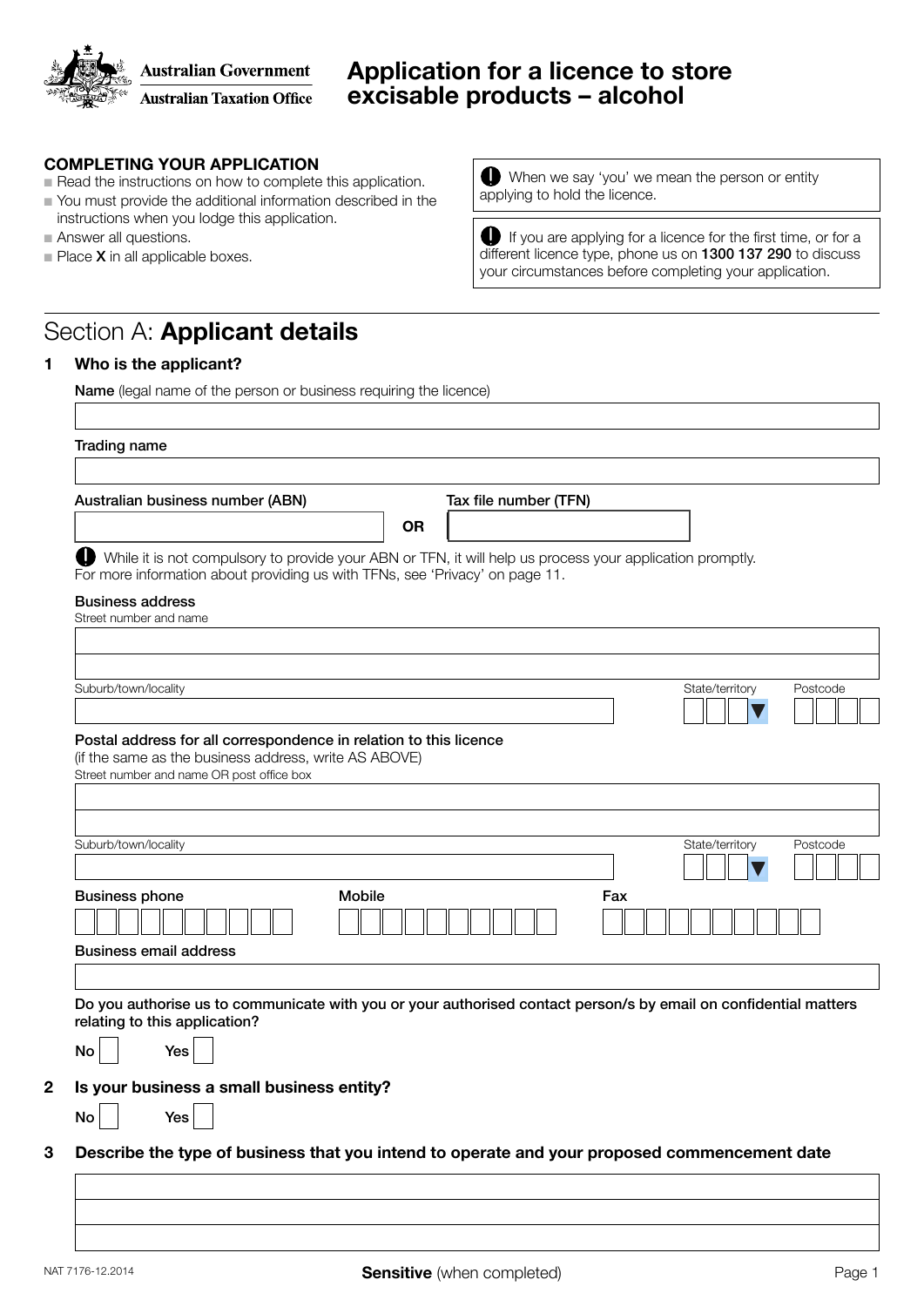| 4 Do you currently hold, or intend to acquire, a State liquor licence? |
|------------------------------------------------------------------------|
|------------------------------------------------------------------------|

 $No$  Yes

## Section B: Bank account details

### 5 Provide your Australian bank account details

| BSB code (include all six |
|---------------------------|
|                           |
| Full account name         |
|                           |

numbers) Account number

# Section C: Authorised contact details

|  |  |  | Who is your authorised contact person if we need more information? |
|--|--|--|--------------------------------------------------------------------|
|--|--|--|--------------------------------------------------------------------|

| <b>CONTACT ONE</b>                                                                |
|-----------------------------------------------------------------------------------|
| Mr<br>Title:<br>Mrs<br>Miss<br>Ms<br>Other                                        |
| Family name                                                                       |
|                                                                                   |
| Other given name/s<br>First given name                                            |
|                                                                                   |
| <b>Position held</b>                                                              |
|                                                                                   |
| Mobile<br><b>Business phone</b><br>Fax                                            |
|                                                                                   |
| <b>Business email address</b>                                                     |
|                                                                                   |
| Authorised contact for information about:                                         |
| this application<br>the operation of the business after we have granted a licence |
| <b>CONTACT TWO</b>                                                                |
| Mr<br>Title:<br>Mrs<br>Miss<br>Other<br>Ms                                        |
| Family name                                                                       |
| Other given name/s<br>First given name                                            |
|                                                                                   |
| <b>Position held</b>                                                              |
|                                                                                   |
|                                                                                   |
| Mobile<br>Fax                                                                     |
| <b>Business phone</b>                                                             |
| <b>Business email address</b>                                                     |
|                                                                                   |
| Authorised contact for information about:                                         |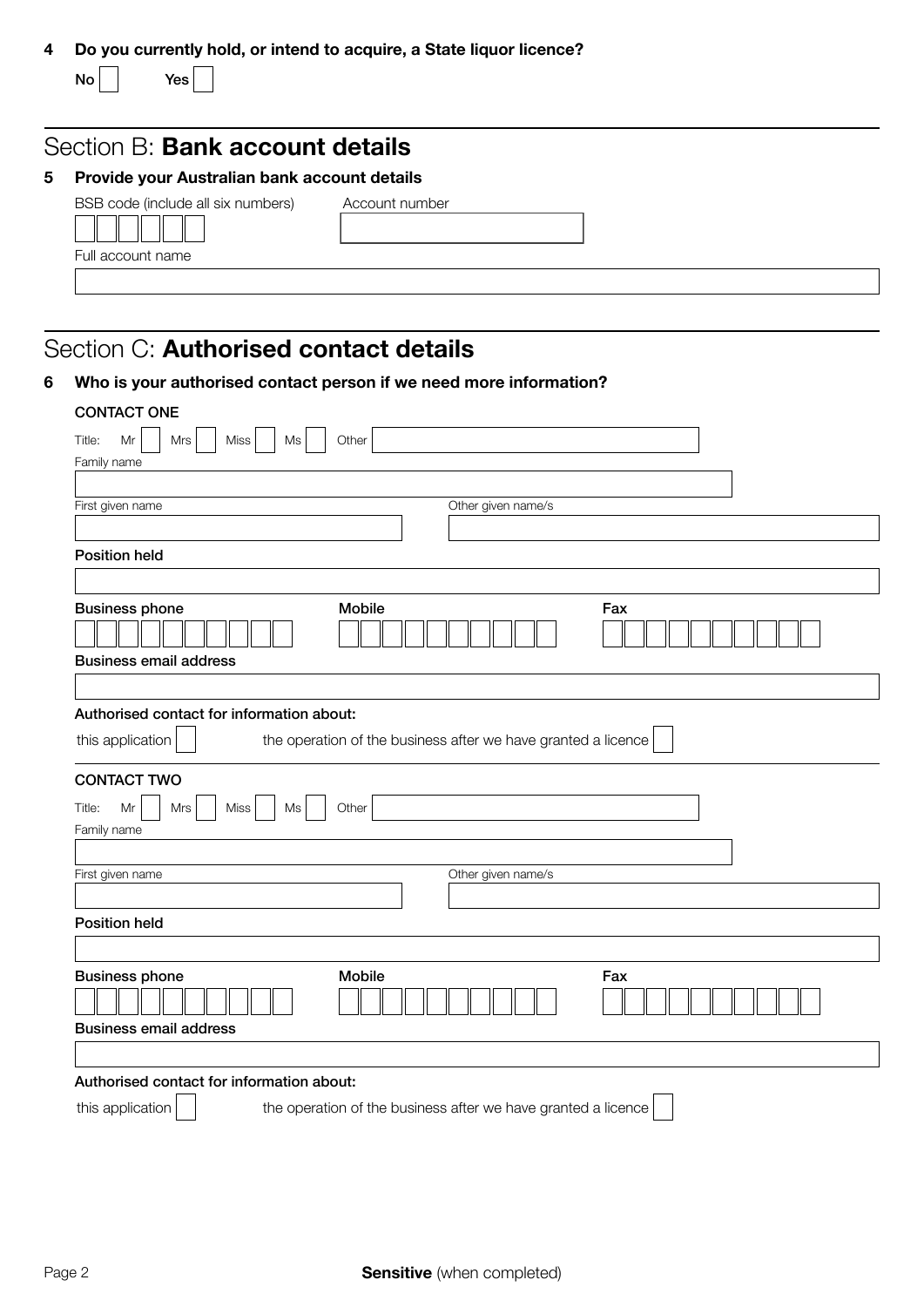## Section D: People involved in the management of the business

7 Provide the following information for people who will participate in the management or control of the business applying for the licence. This could include officers or directors of a company

All individuals in this section must complete the *Declaration of criminal history particulars* (NAT 74815) form*.*

We will advise who needs to complete the *Consent to criminal history record check* (NAT 16358) form.

If there is insufficient space, attach a separate page with all the details listed below.

| <b>DETAILS ONE</b>                                                                                                                                                                                                                                                                                                                                                                                                                                                                                                                                                |                    |
|-------------------------------------------------------------------------------------------------------------------------------------------------------------------------------------------------------------------------------------------------------------------------------------------------------------------------------------------------------------------------------------------------------------------------------------------------------------------------------------------------------------------------------------------------------------------|--------------------|
| Other<br>Miss<br>Title:<br>Mr<br>Mrs<br>Ms                                                                                                                                                                                                                                                                                                                                                                                                                                                                                                                        |                    |
| Family name                                                                                                                                                                                                                                                                                                                                                                                                                                                                                                                                                       |                    |
| First given name                                                                                                                                                                                                                                                                                                                                                                                                                                                                                                                                                  | Other given name/s |
|                                                                                                                                                                                                                                                                                                                                                                                                                                                                                                                                                                   |                    |
| <b>Position held</b>                                                                                                                                                                                                                                                                                                                                                                                                                                                                                                                                              |                    |
| Duties/responsibilities                                                                                                                                                                                                                                                                                                                                                                                                                                                                                                                                           |                    |
| <b>DETAILS TWO</b>                                                                                                                                                                                                                                                                                                                                                                                                                                                                                                                                                |                    |
| Miss<br>Other<br>Title:<br>Mr<br>Mrs<br>Ms                                                                                                                                                                                                                                                                                                                                                                                                                                                                                                                        |                    |
| Family name                                                                                                                                                                                                                                                                                                                                                                                                                                                                                                                                                       |                    |
| First given name                                                                                                                                                                                                                                                                                                                                                                                                                                                                                                                                                  | Other given name/s |
|                                                                                                                                                                                                                                                                                                                                                                                                                                                                                                                                                                   |                    |
| Position held                                                                                                                                                                                                                                                                                                                                                                                                                                                                                                                                                     |                    |
| Duties/responsibilities                                                                                                                                                                                                                                                                                                                                                                                                                                                                                                                                           |                    |
| <b>DETAILS THREE</b>                                                                                                                                                                                                                                                                                                                                                                                                                                                                                                                                              |                    |
| Mr<br>Mrs<br>Miss<br>Other<br>Title:<br>Ms<br>Family name                                                                                                                                                                                                                                                                                                                                                                                                                                                                                                         |                    |
|                                                                                                                                                                                                                                                                                                                                                                                                                                                                                                                                                                   |                    |
| First given name                                                                                                                                                                                                                                                                                                                                                                                                                                                                                                                                                  | Other given name/s |
|                                                                                                                                                                                                                                                                                                                                                                                                                                                                                                                                                                   |                    |
| <b>Position held</b>                                                                                                                                                                                                                                                                                                                                                                                                                                                                                                                                              |                    |
| Duties/responsibilities                                                                                                                                                                                                                                                                                                                                                                                                                                                                                                                                           |                    |
| <b>DETAILS FOUR</b>                                                                                                                                                                                                                                                                                                                                                                                                                                                                                                                                               |                    |
| Other<br>$\mathsf{Mr}% =\mathsf{Mr} \text{ }\mathsf{Mr} \text{ } \mathsf{Mr} \text{ } \mathsf{Mr} \text{ } \mathsf{Mr} \text{ } \mathsf{Mr} \text{ } \mathsf{Mr} \text{ } \mathsf{Mr} \text{ } \mathsf{Mr} \text{ } \mathsf{Mr} \text{ } \mathsf{Mr} \text{ } \mathsf{Mr} \text{ } \mathsf{Mr} \text{ } \mathsf{Mr} \text{ } \mathsf{Mr} \text{ } \mathsf{Mr} \text{ } \mathsf{Mr} \text{ } \mathsf{Mr} \text{ } \mathsf{Mr} \text{ } \mathsf{Mr} \text{ } \mathsf{Mr} \text{ } \mathsf{$<br>Mrs<br>Miss<br>$\operatorname{\mathsf{Ms}}$<br>Title:<br>Family name |                    |
|                                                                                                                                                                                                                                                                                                                                                                                                                                                                                                                                                                   |                    |
| First given name                                                                                                                                                                                                                                                                                                                                                                                                                                                                                                                                                  | Other given name/s |
|                                                                                                                                                                                                                                                                                                                                                                                                                                                                                                                                                                   |                    |
| Position held                                                                                                                                                                                                                                                                                                                                                                                                                                                                                                                                                     |                    |
| Duties/responsibilities                                                                                                                                                                                                                                                                                                                                                                                                                                                                                                                                           |                    |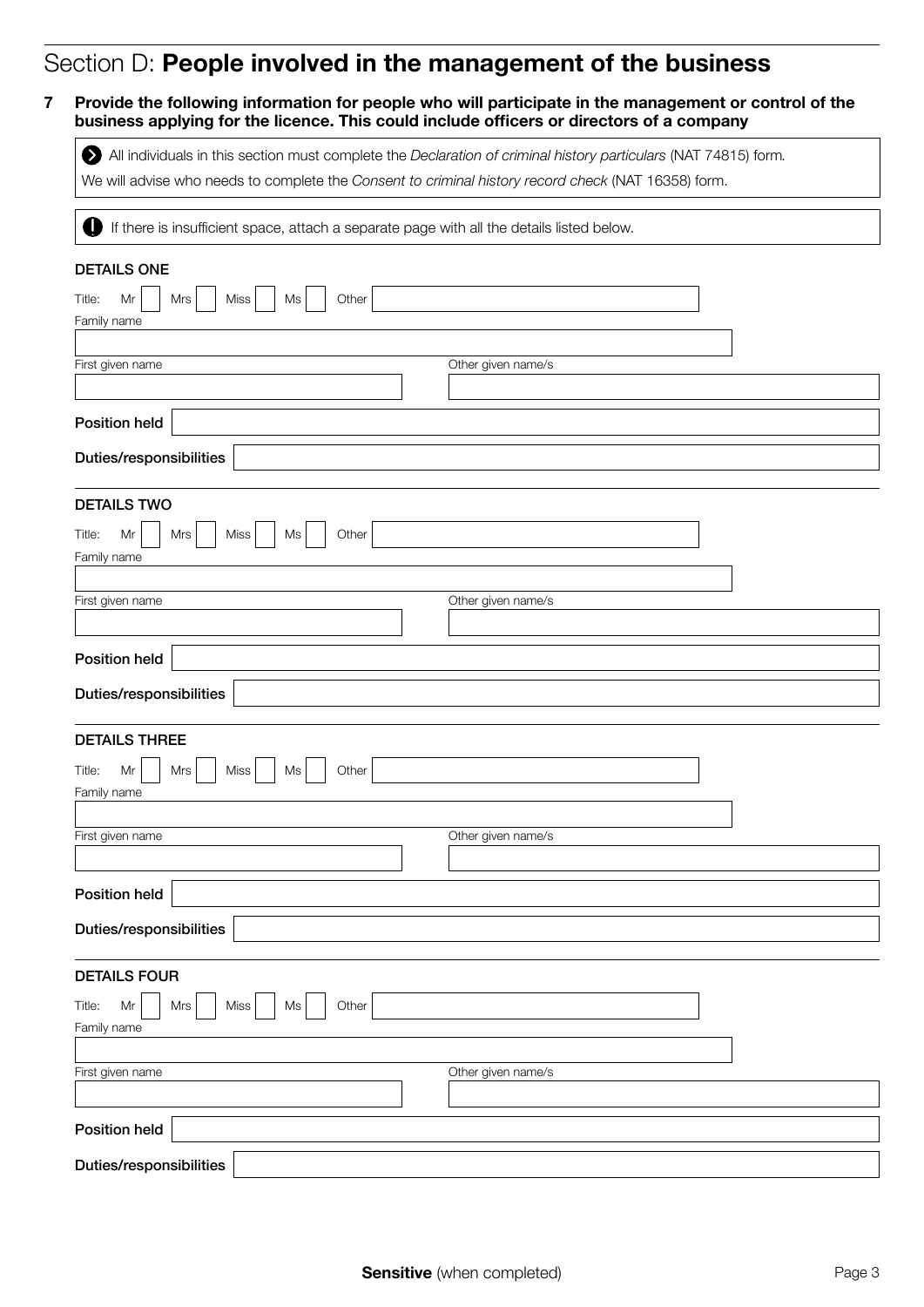#### 8 Provide details of all people who will participate in the management or control of the premises to be licensed

All individuals in this section must complete the *Declaration of criminal history particulars* (NAT 74815) form*.* We will advise who needs to complete the *Consent to criminal history record check* (NAT 16358) form. If there is insufficient space, attach a separate page with all the details listed below. Position held Duties/responsibilities  $Title: Mr \mid Mrs \mid Miss \mid Msl \quad$ Family name First given name  $\blacksquare$ DETAILS ONE Position held Duties/responsibilities Title:  $Mr$  | Mrs | Miss | Ms | Other Family name First given name **Other given name/s** DETAILS TWO

#### 9 Provide details of the people and entities you are associated with

We will advise who needs to complete the *Declaration of criminal history particulars* (NAT 74815) or *Consent to criminal history record check* (NAT 16358) forms.

| U<br>If there is insufficient space, attach a separate page with all the details listed below. |                    |  |
|------------------------------------------------------------------------------------------------|--------------------|--|
| <b>DETAILS ONE</b>                                                                             |                    |  |
| Other<br>Title:<br>Miss<br>Mr<br>Ms<br>Mrs<br>Family name                                      |                    |  |
|                                                                                                |                    |  |
| First given name                                                                               | Other given name/s |  |
| Relationship to applicant                                                                      |                    |  |
| <b>DETAILS TWO</b>                                                                             |                    |  |
| Miss<br>Other<br>Title:<br>Mr<br>Ms<br>Mrs                                                     |                    |  |
| Family name                                                                                    |                    |  |
| First given name                                                                               | Other given name/s |  |
| Relationship to applicant                                                                      |                    |  |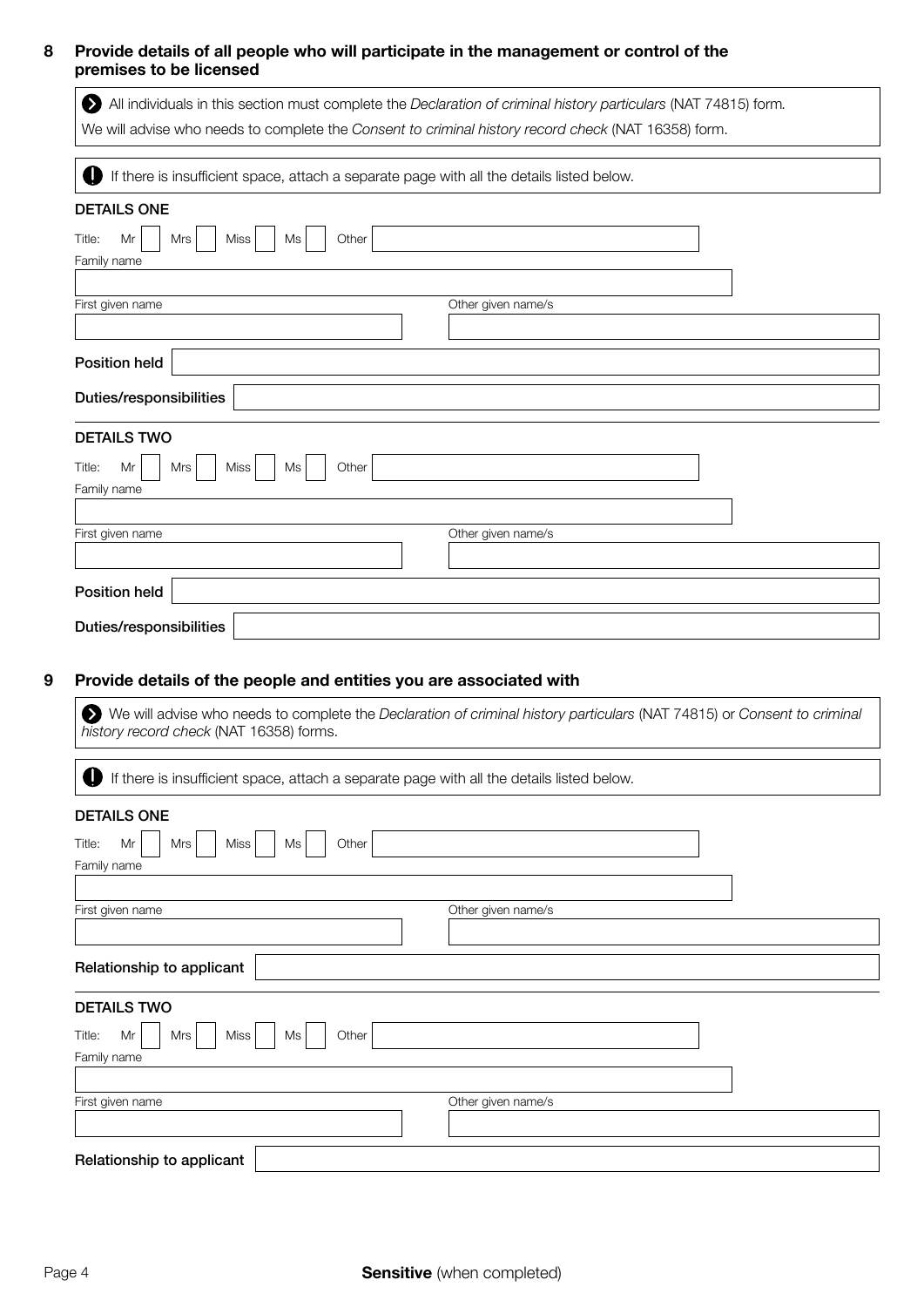|     | Section E: Premises                                                                           |
|-----|-----------------------------------------------------------------------------------------------|
|     | Attach an A4 size copy of the site plan of the premises.                                      |
| 10  | Do the premises have an existing establishment identification number issued by us?            |
|     | No                                                                                            |
|     | Provide the excise establishment identification number<br>Yes                                 |
|     | 11 What is the name of your establishment?                                                    |
| 12  | Do you have a customs warehouse licence for these premises?                                   |
|     | Have you applied, or intend to apply, for a customs warehouse licence? No<br>No<br>Yes        |
|     | Provide the Customs establishment identification number<br>Yes                                |
|     | 13 What is the street address of the premises?                                                |
|     |                                                                                               |
|     | Suburb/town/locality<br>State/territory<br>Postcode                                           |
|     |                                                                                               |
|     |                                                                                               |
|     | Provide full details of the building and external boundaries of the premises,                 |
| 14. | including construction materials used<br>Attach supporting photographs of building structure. |
|     |                                                                                               |
|     |                                                                                               |
|     |                                                                                               |
|     |                                                                                               |
|     |                                                                                               |
|     | 15 Provide full details of security at the premises                                           |
|     | Attach supporting photographs of all security measures.                                       |
|     |                                                                                               |
|     |                                                                                               |
|     |                                                                                               |
|     |                                                                                               |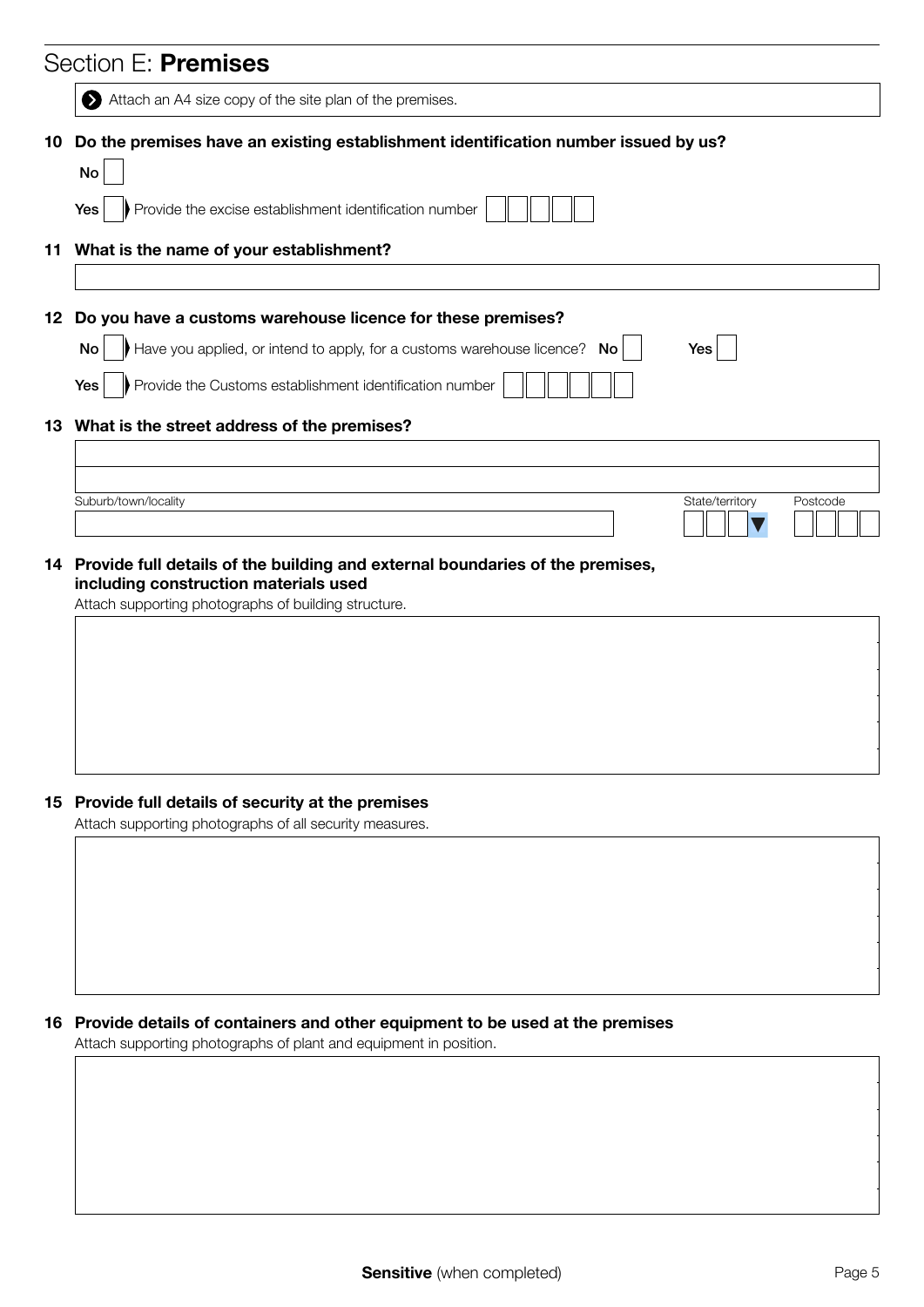#### 17 Do you own the premises?

| Contact number |
|----------------|
|                |
|                |
|                |
|                |

## Section F: Storage details

|                                                         | 18 Select the descriptions that best describe your proposed activities |  |
|---------------------------------------------------------|------------------------------------------------------------------------|--|
| Storage and distribution of bulk alcohol products       | Storage and distribution of packaged alcohol products                  |  |
| Sale of alcohol products to overseas ships and aircraft | Repackaging of bulk alcohol products                                   |  |
| Speciality repacking of alcohol products                | Repackaging excisable alcohol products                                 |  |
| Storage of excisable alcohol products                   | Storage of concessional spirits for resale                             |  |

#### 19 Provide details of the skills and experience you have available to enable you to carry out the activities listed above

Other Describe

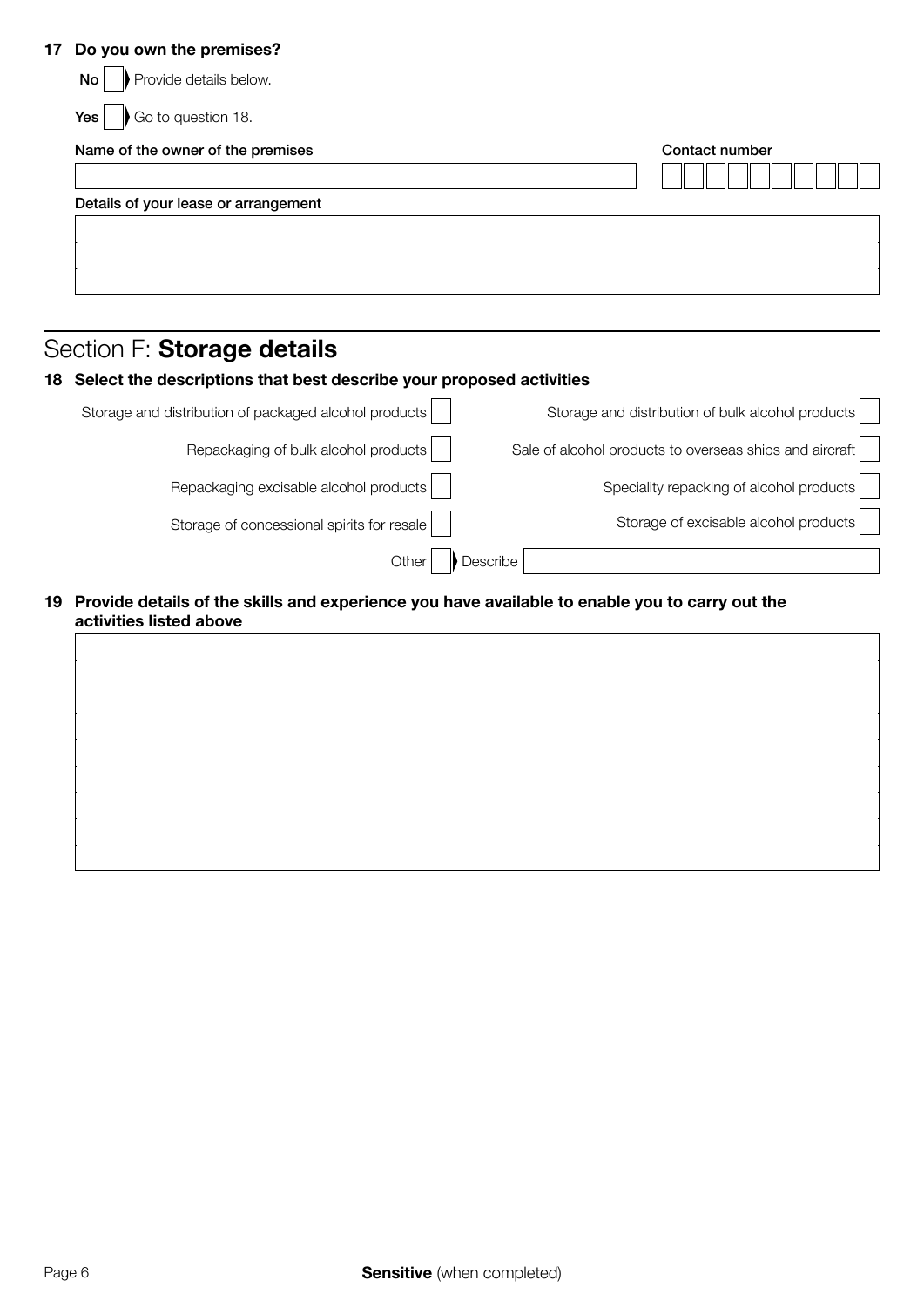#### 20 Are you the owner of the products stored on your premises?

| Provide details below.<br>No.                                                                                                            |                                                                                                                  |  |
|------------------------------------------------------------------------------------------------------------------------------------------|------------------------------------------------------------------------------------------------------------------|--|
| Go to question 21.<br>Yes                                                                                                                |                                                                                                                  |  |
| Provide the name and ABN of the owner of the products being stored and<br>details of the storage arrangement with the owner, where known |                                                                                                                  |  |
|                                                                                                                                          | If there is insufficient space, attach a separate page with all the details listed below.                        |  |
| Owner's name                                                                                                                             |                                                                                                                  |  |
|                                                                                                                                          |                                                                                                                  |  |
| <b>ABN</b>                                                                                                                               | $\bullet$<br>While it is not compulsory to provide an ABN,<br>it will help us process your application promptly. |  |
| Details of your arrangement and type of product held on your premises                                                                    |                                                                                                                  |  |
|                                                                                                                                          |                                                                                                                  |  |
|                                                                                                                                          |                                                                                                                  |  |
|                                                                                                                                          |                                                                                                                  |  |
|                                                                                                                                          |                                                                                                                  |  |

21 If you are distributing alcohol products underbond, provide details of who you will be distributing the product to

#### 22 List the types of product and the quantity you expect to store in any 12 month period

| Description of product | <b>Quantity (litres)</b> |
|------------------------|--------------------------|
|                        |                          |
|                        |                          |
|                        |                          |
|                        |                          |
|                        |                          |

#### 23 If you are selling concessional spirits, list the types of product and the quantity you expect to sell in any 12 month period

| Description of product | <b>Quantity (litres)</b> |
|------------------------|--------------------------|
|                        |                          |
|                        |                          |
|                        |                          |
|                        |                          |
|                        |                          |

#### 24 If you are repackaging products, provide details of the package size for each product type

# Description of product extensive product and the product product product product product product product product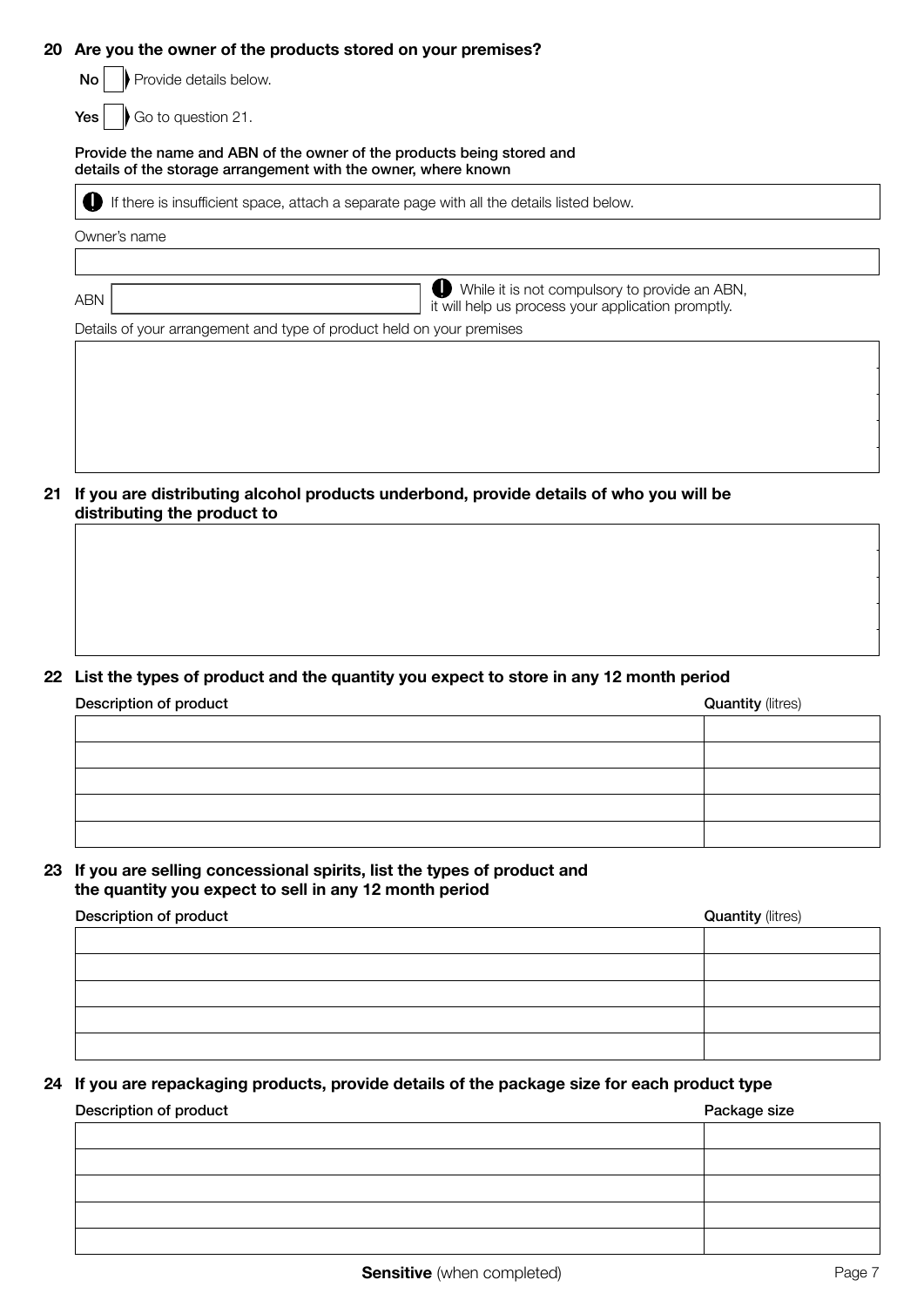| 25 | (a) Explain how you intend to accurately determine the alcoholic strength<br>and volume of bulk alcohol corrected to 20°C                                                                         |  |  |
|----|---------------------------------------------------------------------------------------------------------------------------------------------------------------------------------------------------|--|--|
|    |                                                                                                                                                                                                   |  |  |
|    |                                                                                                                                                                                                   |  |  |
|    |                                                                                                                                                                                                   |  |  |
|    |                                                                                                                                                                                                   |  |  |
|    |                                                                                                                                                                                                   |  |  |
|    |                                                                                                                                                                                                   |  |  |
|    | (b) If you are repackaging alcoholic products or beverages, explain how you intend to accurately<br>determine your fills (for example bottles, kegs, drums or other containers) corrected to 20°C |  |  |
|    |                                                                                                                                                                                                   |  |  |
|    |                                                                                                                                                                                                   |  |  |
|    |                                                                                                                                                                                                   |  |  |
|    |                                                                                                                                                                                                   |  |  |
|    |                                                                                                                                                                                                   |  |  |
|    |                                                                                                                                                                                                   |  |  |

26 Has the measuring equipment been professionally calibrated?

| No |                                                               |
|----|---------------------------------------------------------------|
|    | Yes Submit certificates of calibration with this application. |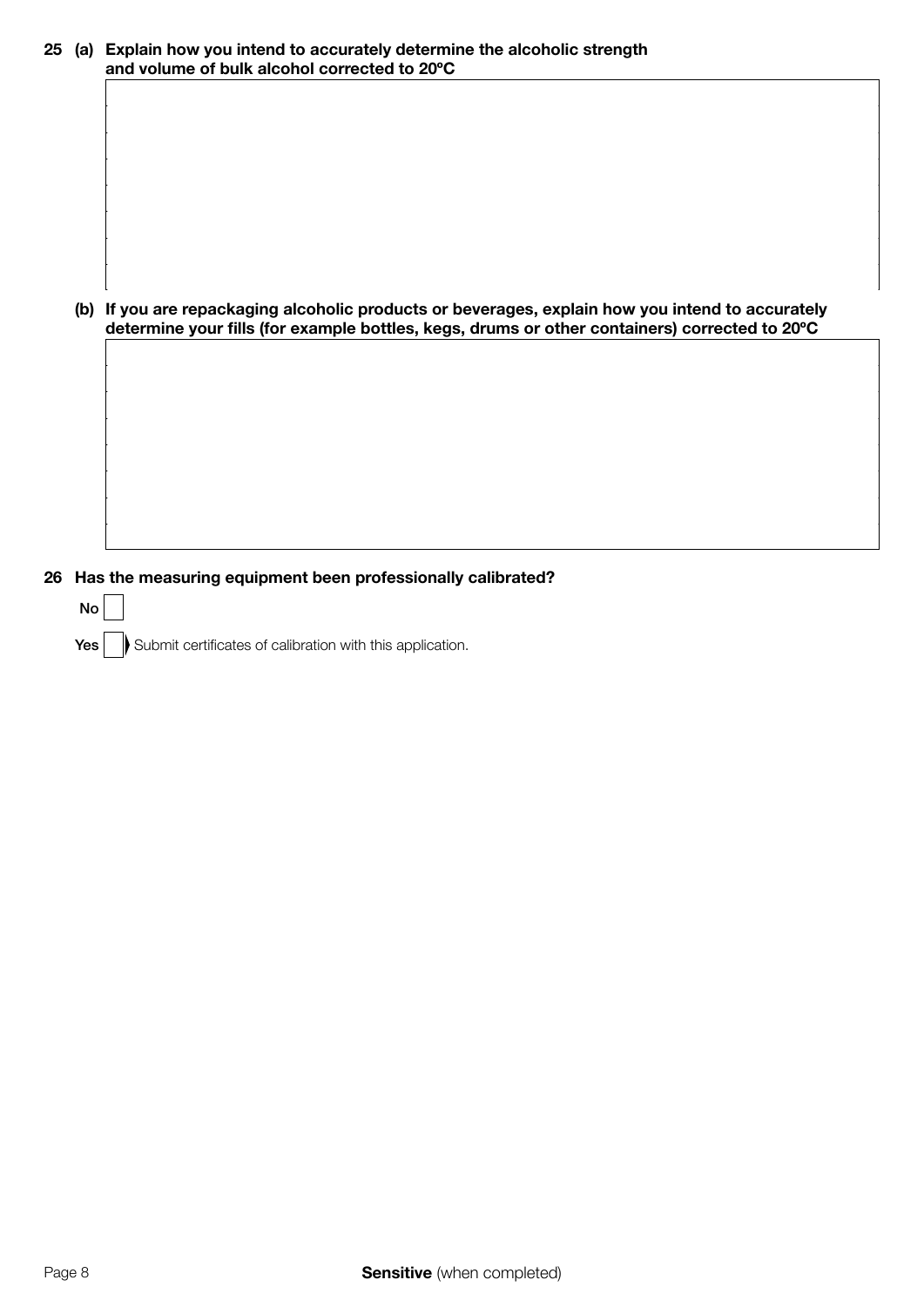|    | Section G: Excise payment details                                                                                 |
|----|-------------------------------------------------------------------------------------------------------------------|
| 27 | Will you be responsible for paying the excise duty or lodging excise returns?                                     |
|    | Provide details below.<br>No                                                                                      |
|    | Indicate how you intend to settle your excise liability:<br>Periodic payment<br>Yes<br>Payment prior to clearance |
|    | Provide the details, where known, for the entity responsible for paying the excise duty or lodging excise returns |
|    | If there is more than one individual or business responsible, attach a separate page.                             |
|    | (a) INDIVIDUAL<br><b>ABN</b>                                                                                      |
|    | While it is not compulsory to provide an ABN,<br>it will help us process your application promptly.               |
|    | <b>Miss</b><br>Title:<br>Mr<br>Mrs<br>Ms<br>Other                                                                 |
|    | Family name                                                                                                       |
|    | Other given name/s<br>First given name                                                                            |
|    | <b>Mobile</b><br><b>Business phone</b><br>Fax                                                                     |
|    |                                                                                                                   |
|    | <b>Business email address</b>                                                                                     |
|    |                                                                                                                   |
|    | (b) ENTITY                                                                                                        |
|    | <b>ABN</b><br>While it is not compulsory to provide an ABN,                                                       |
|    | it will help us process your application promptly.<br>Legal name                                                  |
|    |                                                                                                                   |
|    | <b>Trading name</b>                                                                                               |
|    |                                                                                                                   |
|    | Contact person                                                                                                    |
|    | <b>Business phone</b><br><b>Mobile</b><br>Fax                                                                     |
|    |                                                                                                                   |
|    | <b>Business email address</b>                                                                                     |
|    |                                                                                                                   |
| 28 | If you indicated periodic payment, what is the PSP period you are applying for?                                   |
|    | Go to question 29.<br>Weekly                                                                                      |
|    | Go to question 30.<br>Monthly                                                                                     |
|    | 29 What is the day you wish to lodge your excise returns and pay excise duty?                                     |
|    | Sun<br>Mon<br>Tue<br>Wed<br>Fri<br>Thu<br>Sat                                                                     |
| 30 | Do you have commercial insurance which includes an amount to cover                                                |
|    | any excise payable in the event of theft or loss?<br>No                                                           |
|    | Yes                                                                                                               |
|    |                                                                                                                   |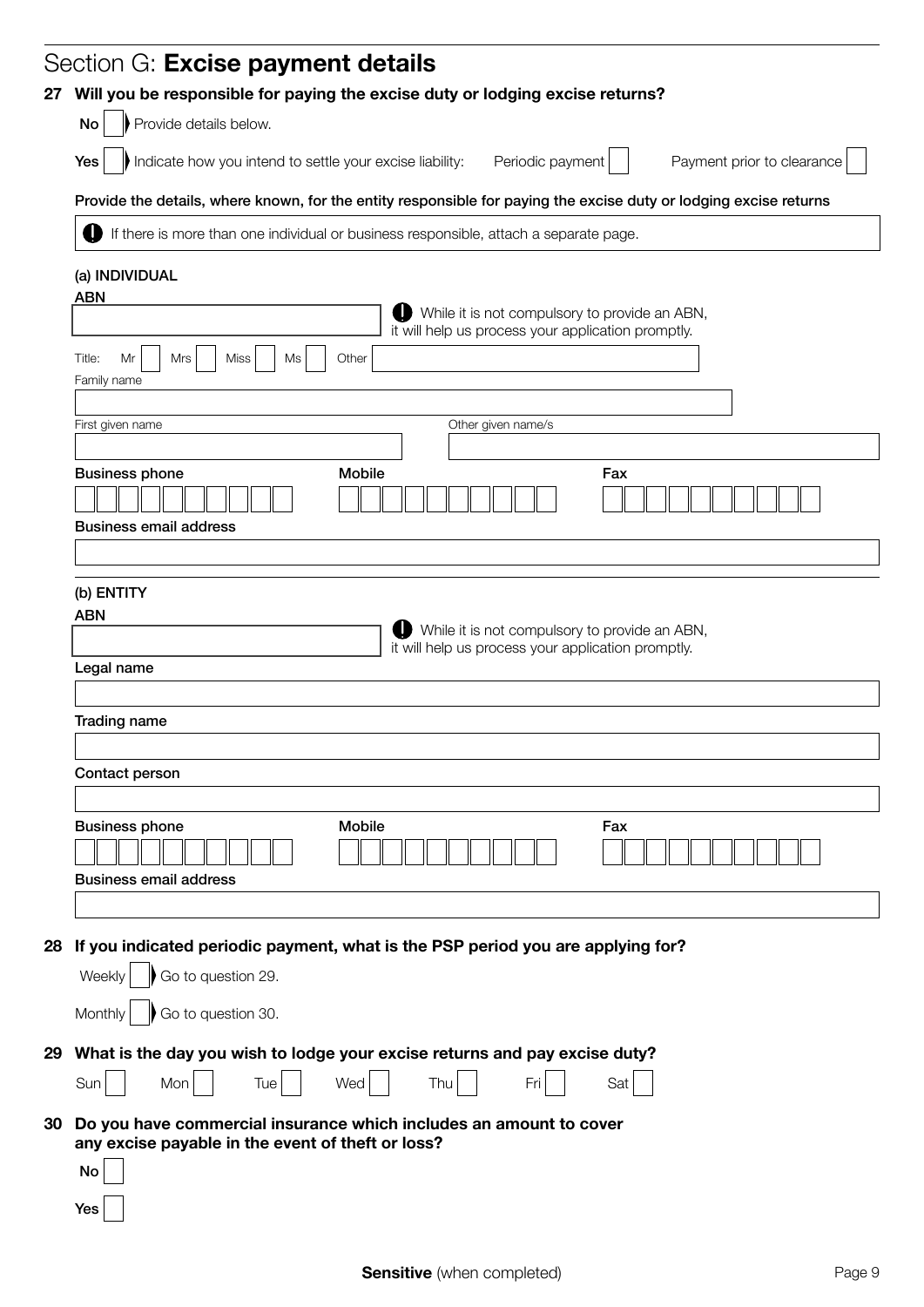# Section H: Underbond product transfers

#### 31 Do you intend to move excisable goods to other licensed premises before excise duty is paid?



Yes Ves Vou, or the owner of the goods, need to complete an application for a movement permission.

#### 32 Do you intend to export excisable goods?



Yes wou, or the owner of the goods, need to complete an application for a movement permission.

# Section I: Recording systems

| 33 | Indicate if your recording systems provide the following details     |    |     |  |  |
|----|----------------------------------------------------------------------|----|-----|--|--|
|    | Quantity, strength and type of product received                      | No | Yes |  |  |
|    | Quantity and strength of product repackaged into<br>other containers | No | Yes |  |  |
|    | Running balance of bulk and/or packaged product<br>for each product  | No | Yes |  |  |
|    | Any loss or wastage of product including breakages                   | No | Yes |  |  |
|    | Quantity, strength and type of products dispatched                   | No | Yes |  |  |
|    | Issue or receipt details for sale or other disposal                  | No | Yes |  |  |
|    | Details of stocktakes                                                | No | Yes |  |  |
| 34 | Describe your record keeping system                                  |    |     |  |  |